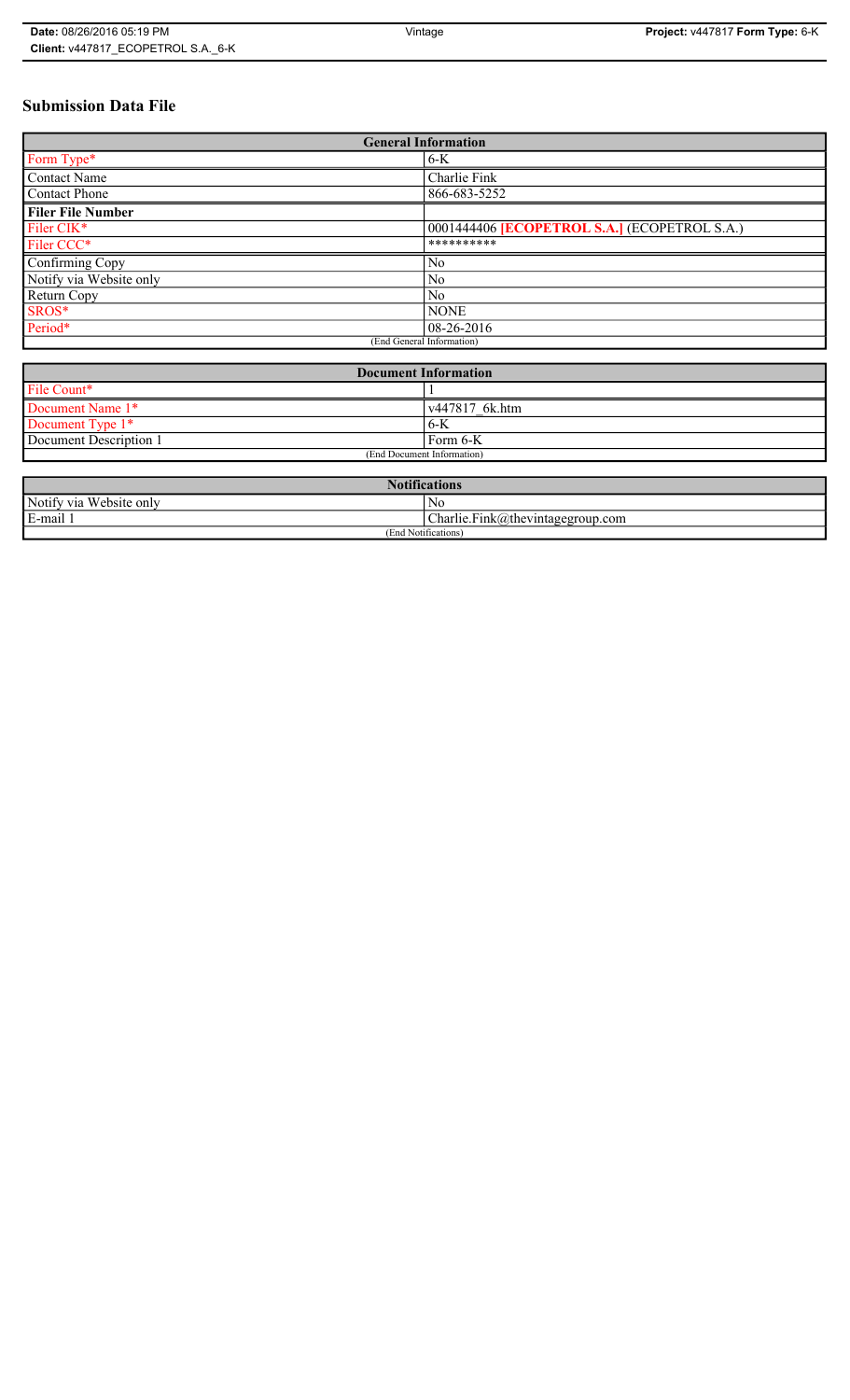#### **UNITED STATES SECURITIES AND EXCHANGE COMMISSION Washington, D.C. 20549**

## **FORM 6-K**

#### **REPORT OF FOREIGN PRIVATE ISSUER PURSUANT TO RULE 13a-16 OR 15d-16 UNDER THE SECURITIES EXCHANGE ACT OF 1934**

For the month of August, 2016 Commission File Number 001-34175

ECOPETROL S.A.

(Exact name of registrant as specified in its charter)

N.A.

(Translation of registrant's name into English)

COLOMBIA

(Jurisdiction of incorporation or organization)

Carrera 13 No. 36 – 24

BOGOTA D.C. – COLOMBIA (Address of principal executive offices)

Indicate by check mark whether the registrant files or will file annual reports under cover of Form 20-F or Form 40-F.

Form 20-F  $\boxtimes$  Form 40-F  $\Box$ 

Indicate by check mark if the registrant is submitting the Form 6-K in paper as permitted by Regulation S-T Rule 101(b)(1)

 $Yes \Box$  No  $\boxtimes$ 

Indicate by check mark if the registrant is submitting the Form 6-K in paper as permitted by Regulation S-T Rule 101(b)(7)

 $Yes \Box$  No  $\boxtimes$ 

Indicate by check mark whether the registrant by furnishing the information contained in this form is also thereby furnishing the information to the Commission pursuant to Rule 12g3-2(b) under the Securities Exchange Act of 1934.

 $Yes \Box$  No  $\boxtimes$ 

If "Yes" is marked, indicate below the file number assigned to the registrant in connection with Rule 12g3-2(b): 82- N/A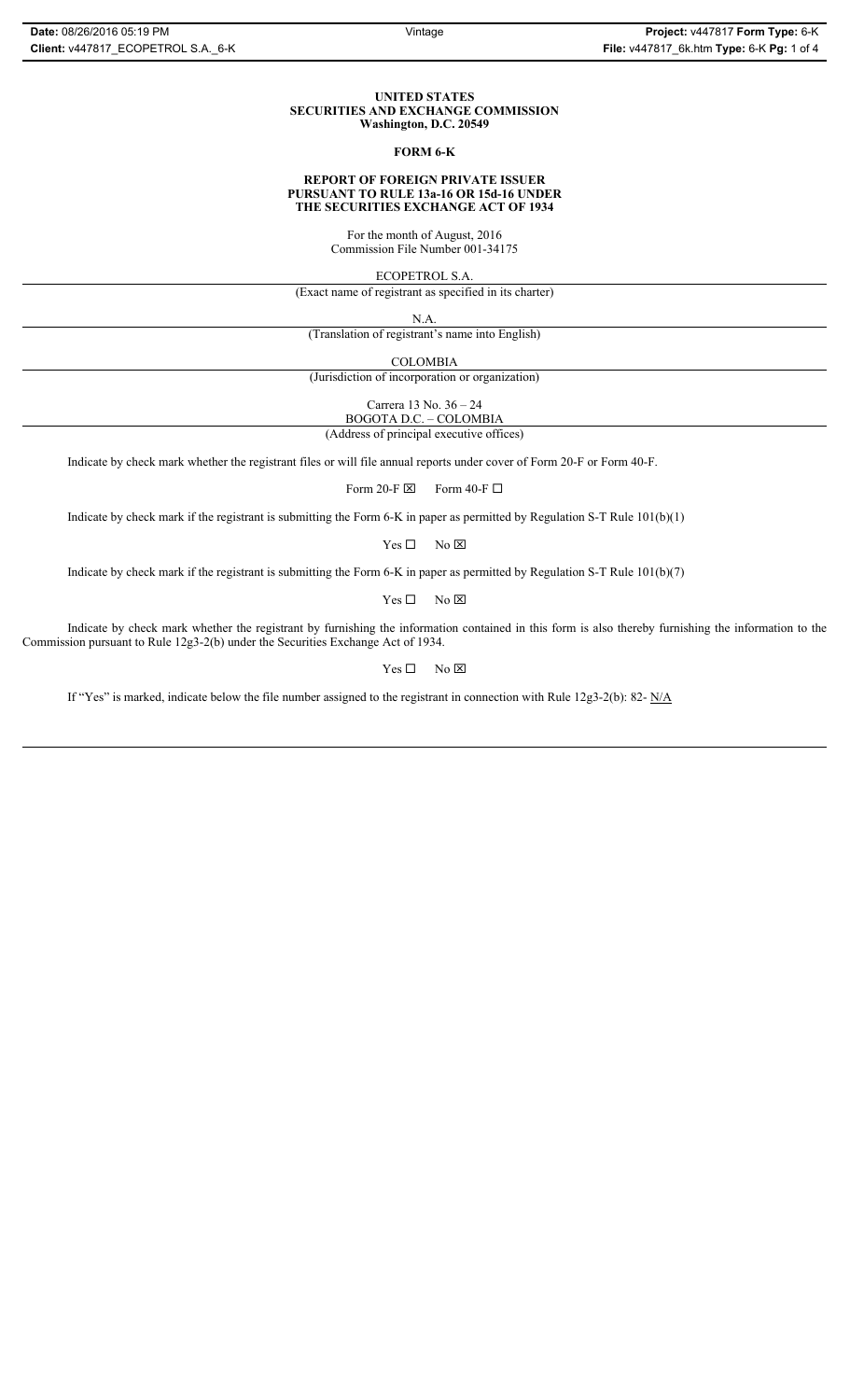## **Ecopetrol´s Extraordinary Shareholders' Meeting**

Due to the vacancies in the Board of Directors, the Chief Executive Officer of Ecopetrol S.A. (BVC: ECOPETROL; NYSE: EC) hereby calls on Shareholders to attend the extraordinary shareholders' meeting to be held on Wednesday, September 14th, 2016, starting at 7:30 a.m. at Ecopetrol´s auditorium located in Cra. 13 No. 36 – 24, Bogotá, Colombia.

The agenda of the meeting will be:

- 1. Safety guidelines
- 2. Quorum verification
- 3. Opening by the Chief Executive Officer of Ecopetrol S.A.
- 4. Approval of the agenda
- 5. Appointment of the President for the meeting
- 6. Appointment of the Commission in charge of scrutinizing elections and polling
- 7. Appointment of the Commission in charge of reviewing and approving the minutes of the meeting
- 8. Election of the Board of Directors

The résumés of the current directors and new candidates nominated to fill the vacant positions are available on Ecopetrol´s Web site.

Shareholders that are not able to attend the Shareholders´ Meeting may be represented through a proxy, granted in writing, pursuant to the requirements provided for under Colombian Corporate Law. In order to facilitate the fulfillment of these requirements, shareholders are allowed to download from the website, various proxy models that have been designed for each relevant case.

Except for the cases of legal representation, officers and employees of Ecopetrol S.A. shall not be entitled to represent shares other than their own, while in exercise of their posts, nor shall they be allowed to substitute the powers of attorney conferred upon them.

In all events, shareholders´ representation shall be subject to the rules set forth under Colombian Corporate Law and Securities Regulations, concerning illegal, unauthorized and unsafe practices by the issuers of securities.

JUAN CARLOS ECHEVERRY GARZON Chief Executive Officer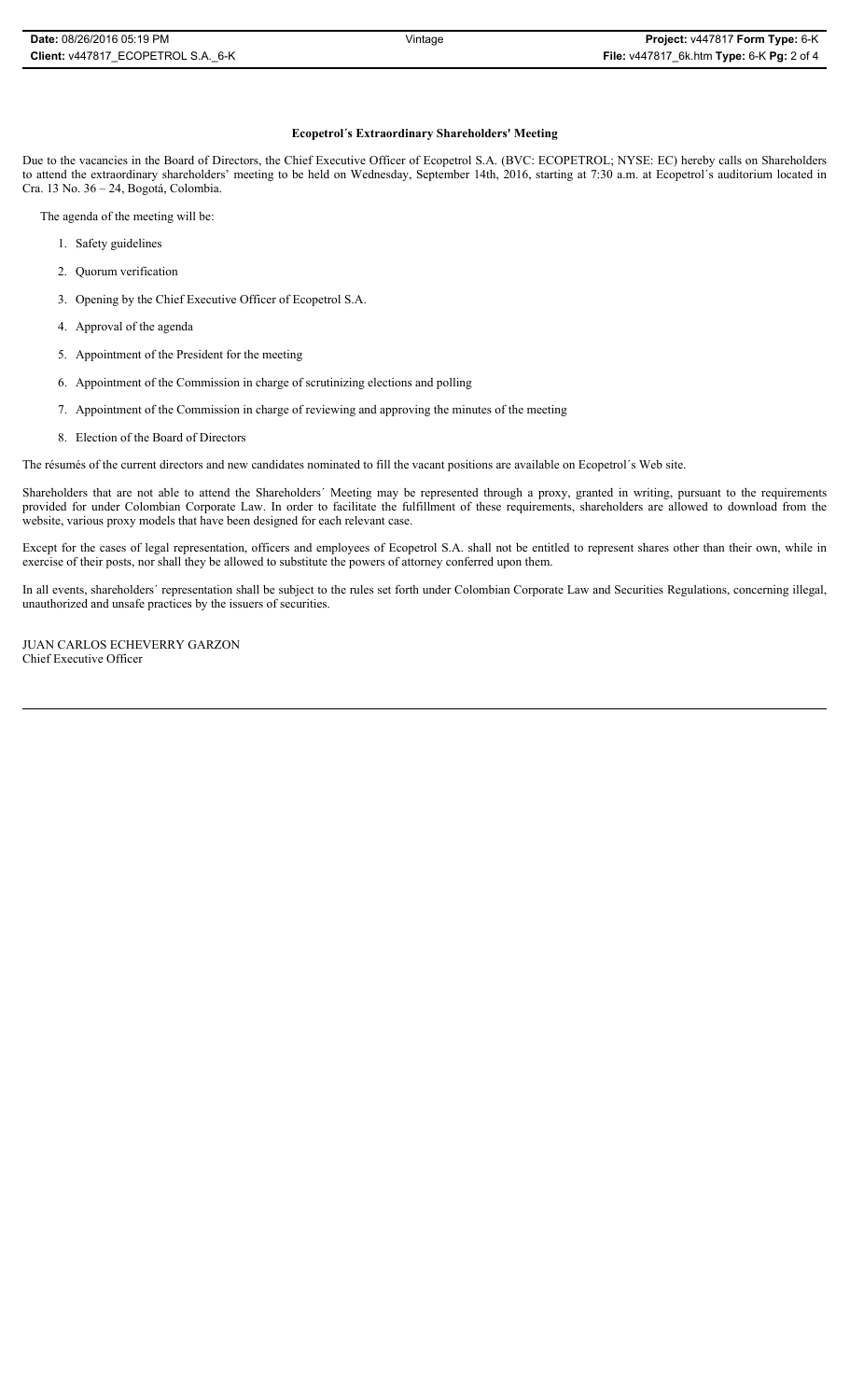## RECOMMENDATIONS:

-----------------------------------------

- Have your identity document at hand, and if you are representing other shares, the respective proxy.
- To avoid congestions and ensure proper participation of shareholders, the doors of the auditorium and the registration spots will be opened from 6:30 a.m. onwards.
- Entry of accompanying persons will be allowed only for physically handicapped Shareholders, eldery adults and under aged individuals.
- No kits (presents) or food will be provided to the attendees.

## **Bogota, August 26, 2016**

*Ecopetrol is the largest company in Colombia and is an integrated oil & gas company; it is among the top 50 oil companies in the world and among the four top ones in Latin America. Besides Colombia - where it generates over 60% of the national production - it has exploration and production activities in Brazil, Peru & the US (Gulf of Mexico). Ecopetrol owns the largest refinery in Colombia and most of the pipeline and multi-product pipeline network in the country, and is significantly increasing its participation in bio-fuels.*

*This release contains statements that may be considered forward looking statements within the meaning of Section 27A of the U.S. Securities Act of 1933 and Section 21E of the U.S. Securities Exchange Act of 1934. All forward-looking statements, whether made in this release or in future filings or press releases or orally, address matters that involve risks and uncertainties, including in respect of the Company's prospects for growth and its ongoing access to capital to fund the Company's business plan, among others. Consequently, changes in the following factors, among others, could cause actual results to differ materially from those included in the forward-looking statements: market prices of oil & gas, our exploration and production activities, market conditions, applicable regulations, the exchange rate, the Company's competitiveness and the performance of Colombia's economy and industry, to mention a few. We do not intend, and do not assume any obligation to update these forward-looking statements.*

## **For further information, please contact:**

**Head of Corporate Finance and Investor Relations (E)** Lina María Contreras Phone: (+571) 234 5190 E-mail: investors@ecopetrol.com.co

**Media Relations (Colombia)**  Jorge Mauricio Tellez Phone: + 571-234-4329 E-mail: mauricio.tellez@ecopetrol.com.co